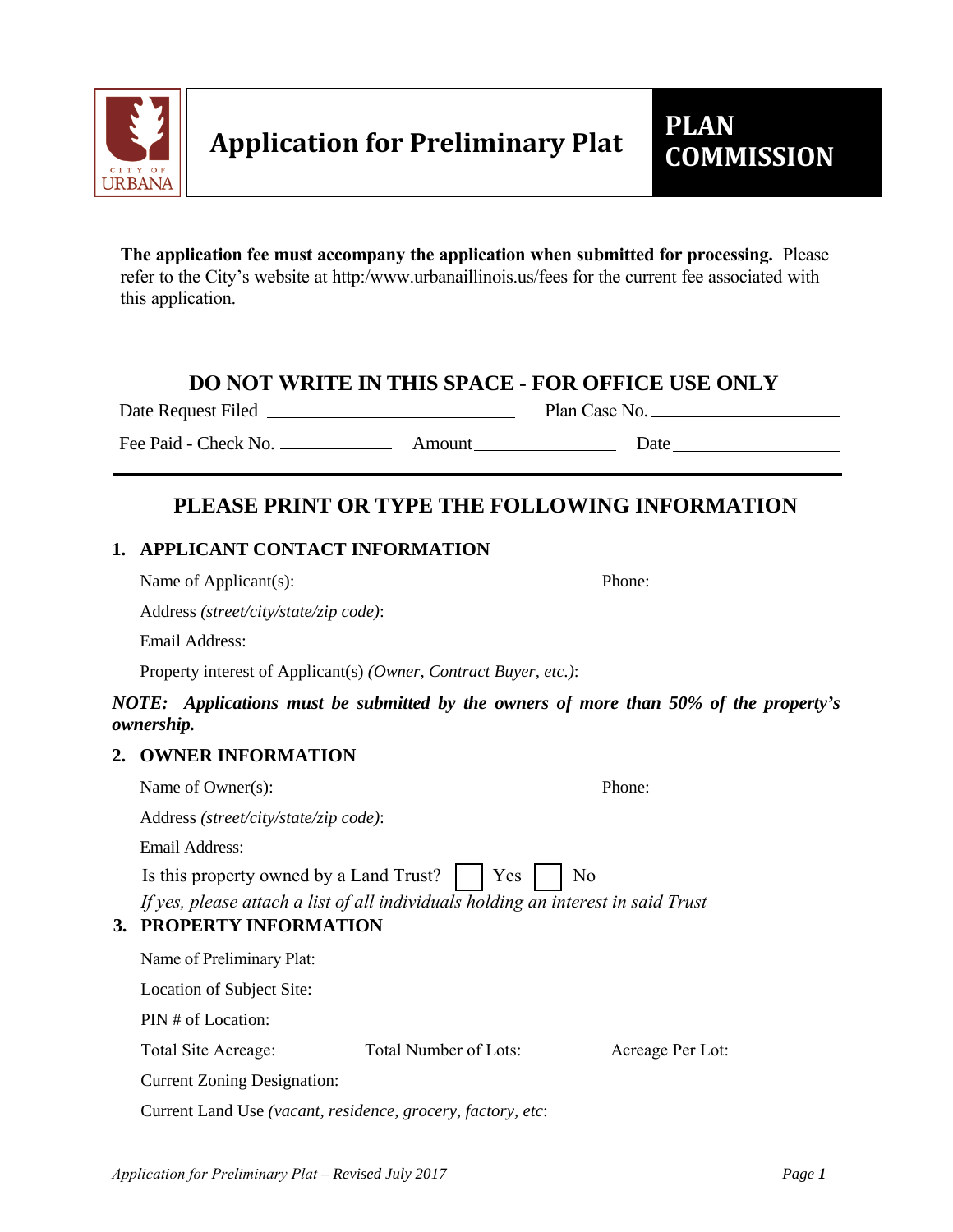Legal Description *(If additional space is needed, please submit on separate sheet of paper)*:

#### **4. CONSULTANT INFORMATION**

| Name of Architect(s):                        | Phone: |
|----------------------------------------------|--------|
| Address (street/city/state/zip code):        |        |
| Email Address:                               |        |
| Name of Engineers(s):                        | Phone: |
| Address (street/city/state/zip code):        |        |
| Email Address:                               |        |
| Name of Surveyor(s):                         | Phone: |
| Address (street/city/state/zip code):        |        |
| Email Address:                               |        |
| <b>Name of Professional Site Planner(s):</b> | Phone: |
| Address (street/city/state/zip code):        |        |
| <b>Email Address:</b>                        |        |
| Name of Attorney(s):                         | Phone: |
| Address (street/city/state/zip code):        |        |
| Email Address:                               |        |

**5.** If the proposed development is not a subdivision, mobile home park, or a planned unit development, but is a major development (as defined by Chapter 21, Development Code, of the Urbana Code of Ordinances) please attach a statement which includes the following information:

| Type of Construction: |                                                                |  |  |
|-----------------------|----------------------------------------------------------------|--|--|
|                       | Residential Commercial Industrial Quarrying or Mining Activity |  |  |
|                       |                                                                |  |  |

| If multiple family dwellings are proposed, the total number of buildings | and |
|--------------------------------------------------------------------------|-----|
| the number of units per buildings                                        |     |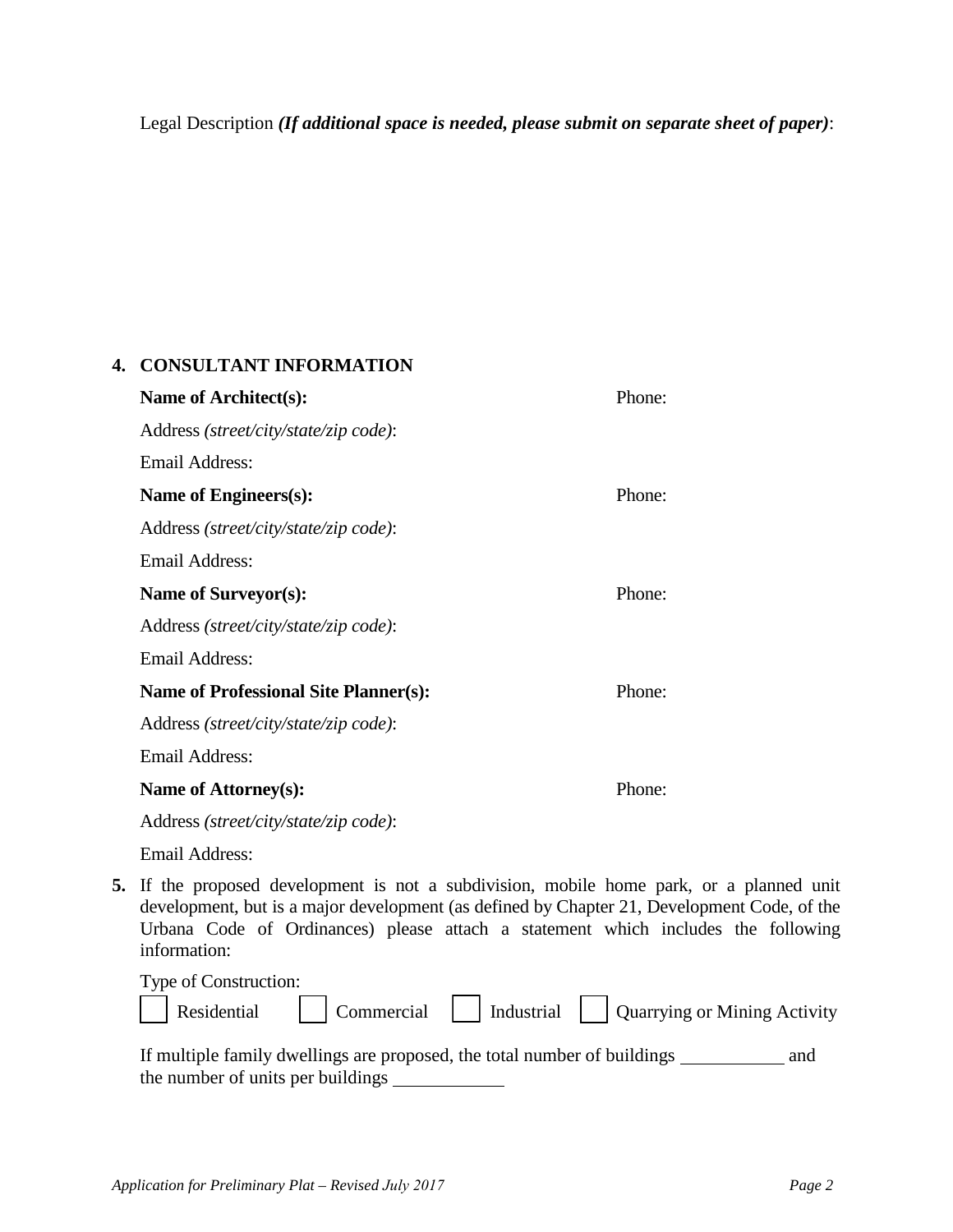**6.** If the property is located within the City's extraterritorial jurisdiction, has the Champaign County Zoning Board of Appeals granted any variance, exception or Special Use Permit concerning this property? If so, please list case name and case number:

Case Name:

Case Number:

**7.** If the property is located within the corporate limits of the City of Urbana, has the City of Urbana Board of Zoning Appeals or the Urbana City Council granted any variance, exception, conditional use permit or special use permit concerning this property? If so, please list case name and case number:

Case Name:

Case Number:

**8.** Are any waivers of the development standards or minimum engineering design standards requested as part of this application? If so, please attach appropriate waiver application forms to this application.

*NOTE: If additional space is needed to accurately answer any question, please attach extra pages to the application.*

*By submitting this application, you are granting permission for City staff to post on the property a temporary yard sign announcing the public hearing to be held for your request.* 

#### **CERTIFICATION BY THE APPLICANT**

I certify all the information contained in this application form or any attachment(s), document(s) or plan(s) submitted herewith are true to the best of my knowledge and belief, and that I am either the property owner or authorized to make this application on the owner's behalf.

Applicant's Signature Date

#### **PLEASE RETURN THIS FORM ONCE COMPLETED TO:**

City of Urbana Community Development Department Services Planning Division 400 South Vine Street, Urbana, IL 61801 Phone: (217) 384-2440 Fax: (217) 384-2367